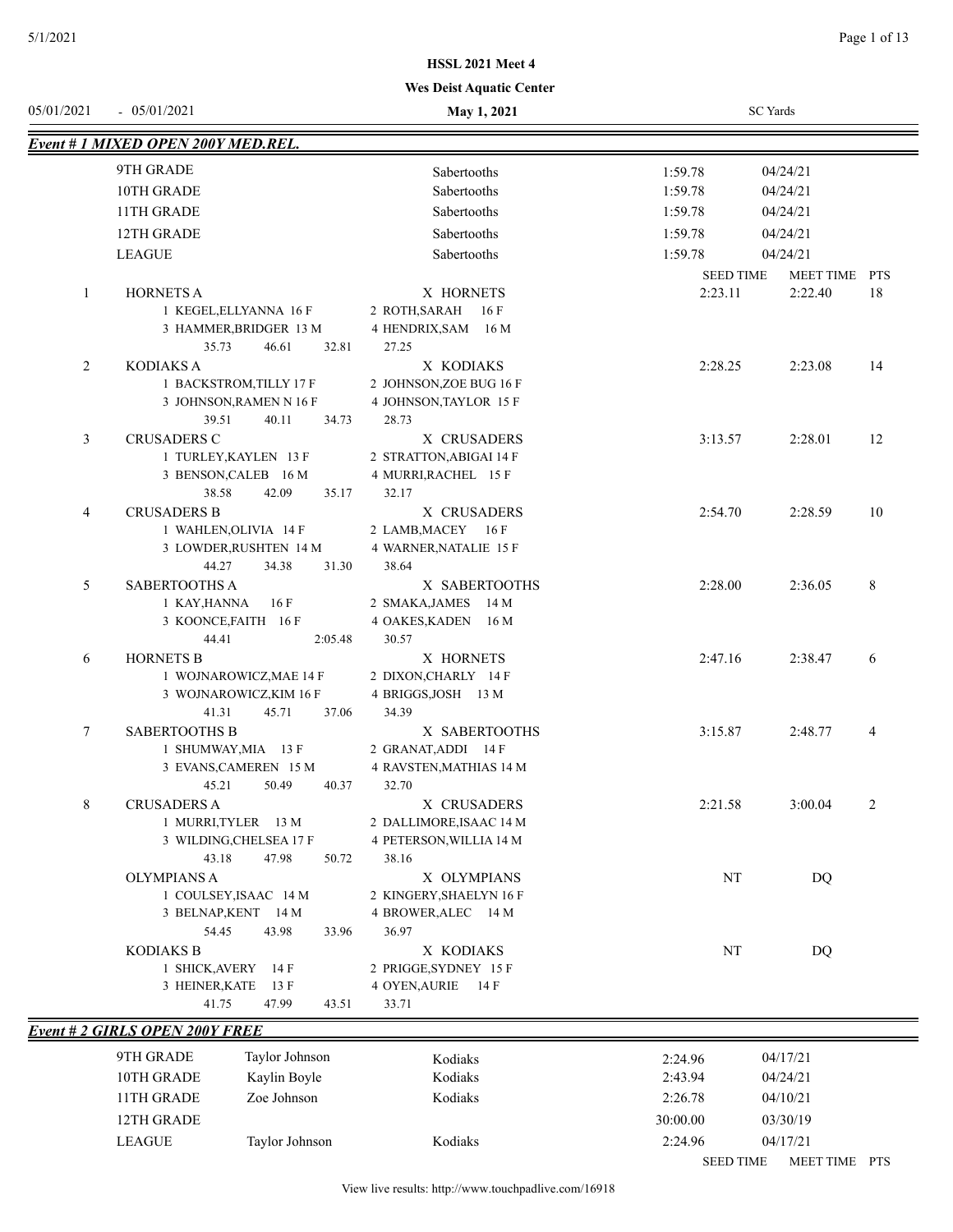#### **Wes Deist Aquatic Center**

| 05/01/2021   | $-05/01/2021$                       |                |       | May 1, 2021          |                  | <b>SC</b> Yards |     |
|--------------|-------------------------------------|----------------|-------|----------------------|------------------|-----------------|-----|
| $\mathbf{1}$ | TAYLOR JOHNSON                      |                |       | 15 F KODIAKS         | 2:24.96          | $2:28.92$ *     | 9   |
|              | 32.84                               | 37.89          | 39.13 | 39.06                |                  |                 |     |
| 2            | <b>KAYLIN BOYLE</b>                 |                |       | 15 F KODIAKS         | 2:46.82          | 2:39.90 *       | 7   |
|              | 38.10                               | 39.92          | 41.21 | 40.67                |                  |                 |     |
| 3            | RACHEL MURRI                        |                |       | 15 F CRUSADERS       | 2:42.66          | $2:41.18$ *     | 6   |
|              | 36.29                               | 40.77          | 43.50 | 40.62                |                  |                 |     |
| 4            | KENYA LEZAMA-MARTINEZ               |                |       | 18 F HORNETS         | NT               | $2:51.44$ *     | 5   |
|              | 38.13                               | 43.37          | 45.94 | 44.00                |                  |                 |     |
| 5            | ELLYANNA KEGEL                      |                |       | 16 F HORNETS         | 2:46.08          | $2:52.78$ *     | 4   |
|              | 38.99                               | 46.47          | 48.10 | 39.22                |                  |                 |     |
| 6            | <b>OLIVIA WAHLEN</b>                |                |       | 14 F CRUSADERS       | 2:54.08          | $2:53.28$ *     | 3   |
|              | 39.99                               |                |       | 2:53.28              |                  |                 |     |
| 7            | <b>CHARLY DIXON</b>                 |                |       | 14 F HORNETS         | 2:59.50          | $2:59.04$ *     | 2   |
|              | 41.37                               | 46.19          | 46.35 | 45.13                |                  |                 |     |
| 8            | HANNAH GUNDERSON                    |                |       | 13 F HORNETS         | 2:59.96          | $3:01.32$ *     | - 1 |
|              | 41.65                               | 45.95          | 48.00 | 45.72                |                  |                 |     |
| 9            | MAELI WOJNAROWICZ                   |                |       | 14 F HORNETS         | 3:13.35          | $3:10.72$ *     |     |
|              | 43.08                               | 49.46          | 49.56 | 48.62                |                  |                 |     |
| 10           | <b>KATIE REED</b>                   |                |       | 14 F HORNETS         | 3:38.98          | $3:17.42$ *     |     |
|              | 43.96                               | 51.81          | 52.75 | 50.40                |                  |                 |     |
| 11           | <b>HANNA KAY</b>                    |                |       | 16 F SABERTOOTHS     | 3:31.98          | $3:31.18$ *     |     |
|              | 47.53                               | 53.80          | 56.80 | 53.05                |                  |                 |     |
| 12           | CHELSEA WILDING                     |                |       | 17 F CRUSADERS       | 3:22.63          | $3:33.65$ *     |     |
|              | 48.15                               | 54.64          | 56.22 | 54.64                |                  |                 |     |
| 13           | TIRRELL TIRRELL                     |                |       | 14 F SABERTOOTHS     | 3:47.21          | $3:47.07$ *     |     |
|              |                                     | 13.42          |       |                      |                  |                 |     |
| 14           | <b>ARLIE ROUNDY</b>                 |                |       | 14 F CRUSADERS       | 3:50.38          | $3:55.02$ *     |     |
|              | 50.99                               | 58.83          |       | 3:57.43              |                  |                 |     |
|              | <b>Event #3 BOYS OPEN 200Y FREE</b> |                |       |                      |                  |                 |     |
|              | 9TH GRADE                           | Jonah Burns    |       |                      |                  |                 |     |
|              |                                     | Rushten Lowder |       | Kodiaks<br>Crusaders | 2:20.92          | 04/17/21        |     |
|              | 10TH GRADE                          |                |       |                      | 2:14.76          | 04/24/21        |     |
|              | 11TH GRADE                          | Steve Drysdale |       | Sabertooths          | 2:06.09          | 04/17/21        |     |
|              | 12TH GRADE                          | Carter Brown   |       | Olympians            | 2:53.75          | 04/10/21        |     |
|              | LEAGUE                              | Steve Drysdale |       | Sabertooths          | 2:06.09          | 04/17/21        |     |
|              |                                     |                |       |                      | <b>SEED TIME</b> | MEET TIME PTS   |     |
| 1            | RUSHTEN LOWDER                      |                |       | 14 M CRUSADERS       | 2:14.76          | $2:11.20$ *     | 9   |
|              | 30.16                               | 32.88          | 33.42 | 34.74                |                  |                 |     |
| 2            | WILLIAM WINTERBOTTOM                |                |       | 17 M SABERTOOTHS     | 2:22.53          | $2:22.58$ * 7   |     |
|              | 30.51                               | 34.90          | 38.01 | 39.16                |                  |                 |     |
| 3            | <b>BLUE BURNS</b>                   |                |       | 13 M KODIAKS         | NT               | $2:24.08$ * 6   |     |
|              | 33.39                               | 38.83          | 39.48 | 32.38                |                  |                 |     |
| 4            | <b>ELI THOMPSON</b>                 |                |       | 15 M SABERTOOTHS     | NT               | $2:25.04$ * 5   |     |
|              | 31.58                               | 36.10          | 39.50 | 37.86                |                  |                 |     |
| 5            | <b>SAM HENDRIX</b>                  |                |       | 16 M HORNETS         | NT               | $2:32.83$ *     | 4   |
|              | 32.49                               | 38.09          | 41.98 | 40.27                |                  |                 |     |
| 6            | <b>ROMAN RUDY</b>                   |                |       | 16 M SABERTOOTHS     | 2:38.73          | $2:40.55$ * 3   |     |
|              | 35.97                               | 38.71          | 43.76 | 42.11                |                  |                 |     |
| 7            | <b>BOBBY KOONCE</b>                 |                |       | 14 M SABERTOOTHS     | 3:11.32          | 3:01.81         | 2   |
|              | 40.31                               | 46.24          | 48.94 | 46.32                |                  |                 |     |
| 8            | <b>JOSH BRIGGS</b>                  |                |       | 13 M HORNETS         | 3:07.07          | 3:02.17         | -1  |
|              |                                     |                | 51.17 | 47.48                |                  |                 |     |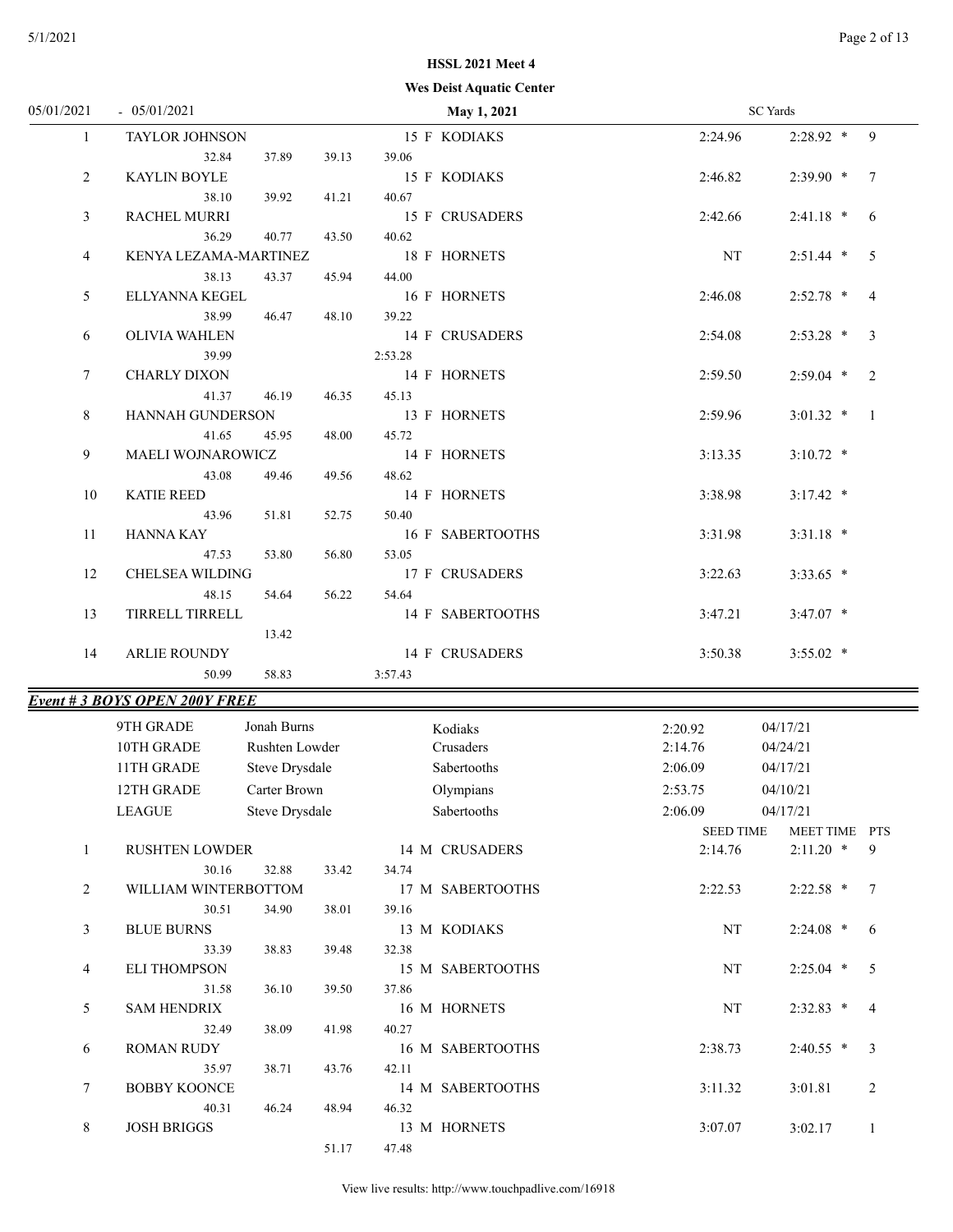#### 5/1/2021 Page 3 of 13

## **HSSL 2021 Meet 4**

|                |                                |                  | <b>Wes Deist Aquatic Center</b> |                             |                                   |
|----------------|--------------------------------|------------------|---------------------------------|-----------------------------|-----------------------------------|
| 05/01/2021     | $-05/01/2021$                  |                  | May 1, 2021                     |                             | SC Yards                          |
| 9              | <b>CAMEREN EVANS</b>           |                  | 15 M SABERTOOTHS                | 3:01.53                     | 3:06.82                           |
|                | 40.03                          | 51.44<br>46.68   | 48.67                           |                             |                                   |
| 10             | <b>JAKE BRIGGS</b>             |                  | 15 M HORNETS                    | 3:09.44                     | 3:09.48                           |
|                | 42.26                          | 47.66<br>52.39   | 47.17                           |                             |                                   |
| 11             | <b>ISAAC HUSKINSON</b>         |                  | 14 M SABERTOOTHS                | NT                          | 3:10.46                           |
|                | 44.06                          | 51.71<br>48.44   | 46.25                           |                             |                                   |
|                | Event #4 GIRLS OPEN 200Y I.M.  |                  |                                 |                             |                                   |
|                | 9TH GRADE                      | Abigail Stratton | Crusaders                       | 2:54.11                     | 04/17/21                          |
|                | 10TH GRADE                     | Kailyn Daniel    | Hornets                         | 3:06.55                     | 04/10/21                          |
|                | 11TH GRADE                     | Zoe Johnson      | Kodiaks                         | 2:45.56                     | 04/17/21                          |
|                | 12TH GRADE                     |                  |                                 | 30:00.00                    | 03/30/19                          |
|                | <b>LEAGUE</b>                  | Zoe Johnson      | Kodiaks                         | 2:45.56                     | 04/17/21                          |
|                |                                |                  |                                 | <b>SEED TIME</b>            | MEET TIME PTS                     |
| 1              | RAMEN NOODLES JOHNSON          |                  | 16 F KODIAKS                    | 2:50.92                     | 9<br>$2:46.39$ *                  |
|                | 35.76                          | 42.91<br>51.45   | 36.27                           |                             |                                   |
| 2              | ZOE BUG JOHNSON                |                  | 16 F KODIAKS                    | 2:45.56                     | $2:49.45$ *<br>7                  |
|                | 39.20                          | 43.65<br>48.18   | 38.42                           |                             |                                   |
| 3              | MACEY LAMB                     |                  | <b>16 F CRUSADERS</b>           | 2:50.75                     | $2:52.44$ *<br>6                  |
|                | 40.35                          | 45.53<br>43.86   | 42.70                           |                             |                                   |
| $\overline{4}$ | KIM WOJNAROWICZ<br>39.26       | 45.59<br>50.52   | 16 F HORNETS<br>39.37           | NT                          | 5<br>$2:54.74$ *                  |
| 5              | <b>ABIGAIL STRATTON</b>        |                  | 14 F CRUSADERS                  | 2:54.11                     | $3:00.72$ *<br>$\overline{4}$     |
|                | 41.80                          | 45.89<br>52.28   | 40.75                           |                             |                                   |
| 6              | KAILYN DANIEL                  |                  | 16 F HORNETS                    | 3:06.55                     | $3:01.77$ *<br>3                  |
|                | 38.72                          | 47.80<br>52.46   | 42.79                           |                             |                                   |
| 7              | <b>OLIVIA WAHLEN</b>           |                  | 14 F CRUSADERS                  | 3:10.87                     | $3:09.01$ *<br>2                  |
|                | 44.90                          | 49.83<br>53.42   | 40.86                           |                             |                                   |
| $8\,$          | <b>SARAH ROTH</b>              |                  | 16 F HORNETS                    | 3:14.56                     | $3:09.29$ *<br>- 1                |
|                | 39.58                          | 47.44<br>59.39   | 42.88                           |                             |                                   |
| 9              | KAYLEN TURLEY                  |                  | 13 F CRUSADERS                  | 3:13.56                     | $3:13.89$ *                       |
|                | 43.02                          | 2:29.72          | 44.17                           |                             |                                   |
| 10             | TILLY BACKSTROM                |                  | 17 F KODIAKS                    | 3:21.55                     | $3:14.29$ *                       |
|                | 42.98                          | 47.95<br>59.87   | 43.49                           |                             |                                   |
| 11             | <b>FAITH KOONCE</b>            |                  | 16 F SABERTOOTHS                | 3:20.10                     | $3:20.26$ *                       |
|                | 43.73                          | 51.39<br>59.82   | 45.32                           |                             |                                   |
| 12             | KENYA LEZAMA-MARTINEZ<br>44.92 | 59.96<br>50.30   | 18 F HORNETS                    | NT                          | $3:22.01$ *                       |
| 13             | <b>JAYNIE WRAY</b>             |                  | 46.83<br>17 F HORNETS           | 3:25.67                     | $3:23.71$ *                       |
|                | 49.42                          | 58.48<br>55.71   | 40.10                           |                             |                                   |
|                | <b>CLARA HOADLEY</b>           |                  | 15 F HORNETS                    | $\rm{NT}$                   | DQ                                |
|                | 49.87                          | 58.95<br>1:03.07 | 48.11                           |                             |                                   |
|                | Event # 5 BOYS OPEN 200Y I.M.  |                  |                                 |                             |                                   |
|                |                                |                  |                                 |                             |                                   |
|                | 9TH GRADE                      | Tyler Green      | Olympians                       | 2:35.17                     | 03/30/19                          |
|                | 10TH GRADE                     | Eli Thompson     | Sabertooths                     | 2:36.83                     | 04/24/21                          |
|                | 11TH GRADE                     | Steve Drysdale   | Sabertooths                     | 2:24.76                     | 04/17/21                          |
|                | 12TH GRADE                     | Nick Brown       | Crusaders                       | 2:37.06                     | 03/30/19                          |
|                | <b>LEAGUE</b>                  | Steve Drysdale   | Sabertooths                     | 2:24.76                     | 04/17/21                          |
| 1              | STEVE DRYSDALE                 |                  | 16 M SABERTOOTHS                | <b>SEED TIME</b><br>2:24.76 | MEET TIME PTS<br>$2:19.68$ *<br>9 |
|                | 30.56                          | 37.32<br>41.41   | 30.39                           |                             |                                   |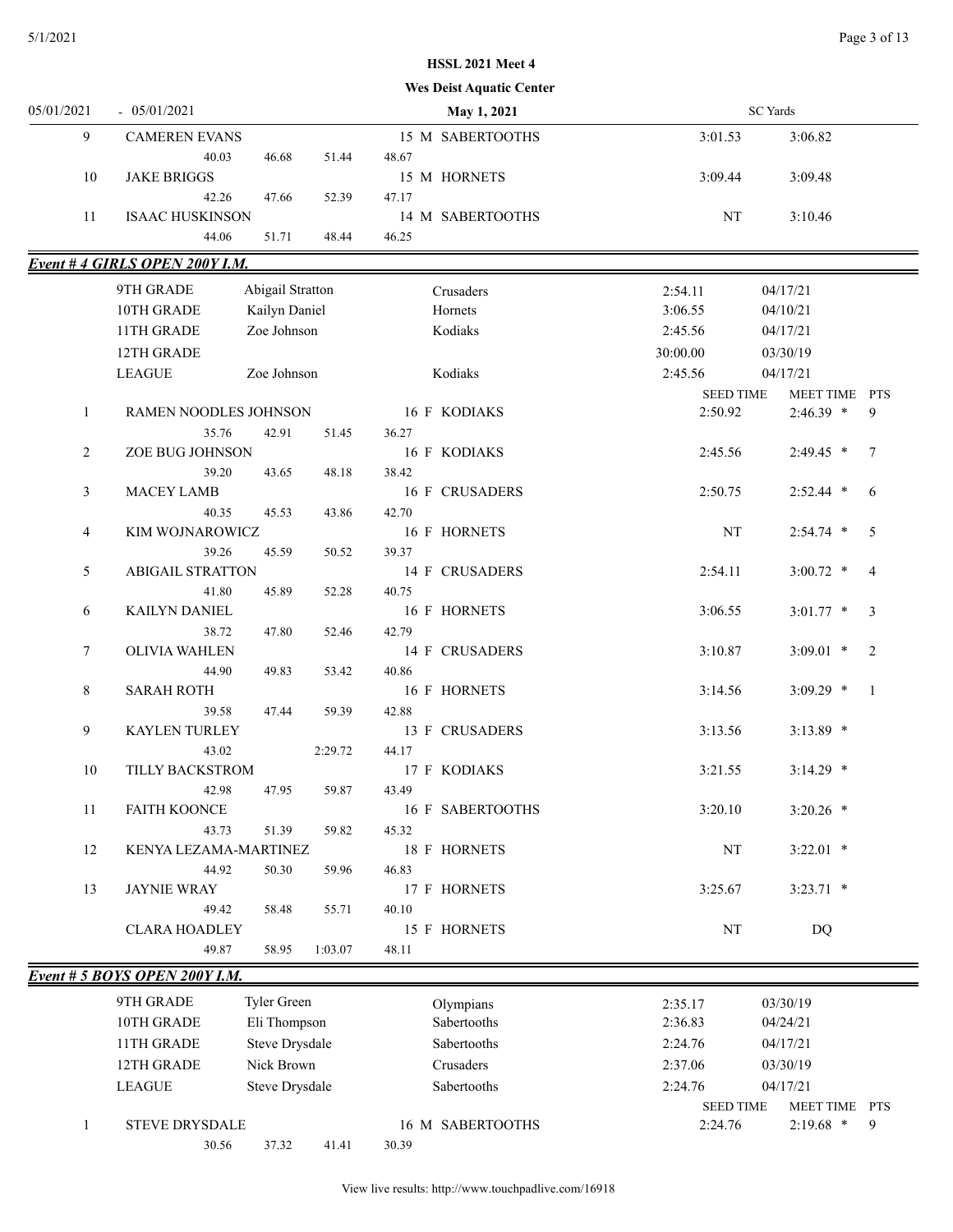|  |  | <b>Wes Deist Aquatic Center</b> |  |
|--|--|---------------------------------|--|
|--|--|---------------------------------|--|

| 05/01/2021     | $-05/01/2021$          |       |       | May 1, 2021      | SC Yards                        |  |
|----------------|------------------------|-------|-------|------------------|---------------------------------|--|
| $\overline{2}$ | <b>RUSHTEN LOWDER</b>  |       |       | 14 M CRUSADERS   | $2:36.63$ *<br>7<br>2:38.49     |  |
|                | 33.95                  | 39.48 | 46.10 | 37.10            |                                 |  |
| 3              | <b>BRIDGER HAMMER</b>  |       |       | 13 M HORNETS     | 2:48.55<br>2:42.91<br>6         |  |
|                | 34.17                  | 40.52 | 52.12 | 36.10            |                                 |  |
| 4              | <b>NATHAN FRANCK</b>   |       |       | 17 M SABERTOOTHS | 2:50.08<br>5<br>2:52.53         |  |
|                | 36.10                  | 44.25 | 55.66 | 36.52            |                                 |  |
| 5              | <b>CALEB BENSON</b>    |       |       | 16 M CRUSADERS   | NT<br>2:59.51<br>$\overline{4}$ |  |
|                | 37.12                  | 50.14 | 48.19 | 44.06            |                                 |  |
| 6              | <b>GABE HANSON</b>     |       |       | 16 M SABERTOOTHS | 3<br>3:18.52<br>3:09.54         |  |
|                | 46.64                  | 47.26 | 54.86 | 40.78            |                                 |  |
| $\tau$         | <b>MATHIAS RAVSTEN</b> |       |       | 14 M SABERTOOTHS | 2<br>3:15.30<br>3:12.25         |  |
|                | 42.28                  | 49.26 | 56.64 | 44.07            |                                 |  |
| 8              | <b>JAMES SMAKA</b>     |       |       | 14 M SABERTOOTHS | 3:15.44<br>3:15.18              |  |
|                | 41.63                  | 56.75 | 53.16 | 43.64            |                                 |  |

# *Event # 6 GIRLS OPEN 50Y FREE*

|              | <u># 0 UINLS UI EN J01 I NEE</u> |                       |                  |                  |                              |
|--------------|----------------------------------|-----------------------|------------------|------------------|------------------------------|
|              | 9TH GRADE                        | Taylor Johnson        | Kodiaks          | :28.89           | 04/24/21                     |
|              | 10TH GRADE                       | <b>Brianne Lott</b>   | Sabertooths      | :31.47           | 04/13/19                     |
|              | 11TH GRADE                       | Kimberlee Wojnarowicz | Crusaders        | :29.87           | 04/24/21                     |
|              | 12TH GRADE                       |                       |                  | 30:00.00         | 03/30/19                     |
|              | <b>LEAGUE</b>                    | Taylor Johnson        | Kodiaks          | :28.89           | 04/24/21                     |
|              |                                  |                       |                  | <b>SEED TIME</b> | MEET TIME PTS                |
| $\mathbf{1}$ | TAYLOR JOHNSON                   |                       | 15 F KODIAKS     | :30.05           | 29.84 *<br>9                 |
|              | 29.84                            |                       |                  |                  |                              |
| 2            | KIM WOJNAROWICZ                  |                       | 16 F HORNETS     | NT               | $30.29$ *<br>$7\phantom{.0}$ |
|              | 30.29                            |                       |                  |                  |                              |
| 3            | ELLYANNA KEGEL                   |                       | 16 F HORNETS     | :31.62           | $30.77$ *<br>6               |
|              | 30.77                            |                       |                  |                  |                              |
| 4            | RACHEL MURRI                     |                       | 15 F CRUSADERS   | :32.27           | $31.85$ *<br>5               |
|              | 31.85                            |                       |                  |                  |                              |
| 5            | <b>KAYLIN BOYLE</b>              |                       | 15 F KODIAKS     | :34.27           | $32.95$ *<br>$\overline{4}$  |
|              | 32.95                            |                       |                  |                  |                              |
| 6            | <b>KATE HEINER</b>               |                       | 13 F KODIAKS     | $\rm{NT}$        | $33.24$ *<br>3               |
|              | 50.00                            |                       |                  |                  |                              |
| 7            | FAITH KOONCE                     |                       | 16 F SABERTOOTHS | :31.90           | 34.21 *<br>2                 |
|              | 34.21                            |                       |                  |                  |                              |
| 8            | OLIVIA WAHLEN                    |                       | 14 F CRUSADERS   | :32.83           | 34.28 *<br>-1                |
| 9            | 34.28<br><b>AVERY SHICK</b>      |                       | 14 F KODIAKS     | :33.27           | 34.33 *                      |
|              | 34.33                            |                       |                  |                  |                              |
| 10           | <b>CHARLY DIXON</b>              |                       | 14 F HORNETS     | :35.28           | 34.64 *                      |
|              | 34.64                            |                       |                  |                  |                              |
| 11           | <b>MACEY LAMB</b>                |                       | 16 F CRUSADERS   | :31.05           | 35.29 *                      |
|              | 35.29                            |                       |                  |                  |                              |
| 12           | MAELI WOJNAROWICZ                |                       | 14 F HORNETS     | :36.94           | 35.80 *                      |
|              | 35.80                            |                       |                  |                  |                              |
| 13           | SYDNEY PRIGGE                    |                       | 15 F KODIAKS     | $\rm{NT}$        | 37.26 *                      |
|              | 37.26                            |                       |                  |                  |                              |
| 14           | HANNAH GUNDERSON                 |                       | 13 F HORNETS     | :37.07           | 37.72 *                      |
|              | 37.72                            |                       |                  |                  |                              |
| 15           | <b>SHAELYN KINGERY</b>           |                       | 16 F OLYMPIANS   | :36.60           | $37.77*$                     |
|              | 37.77                            |                       |                  |                  |                              |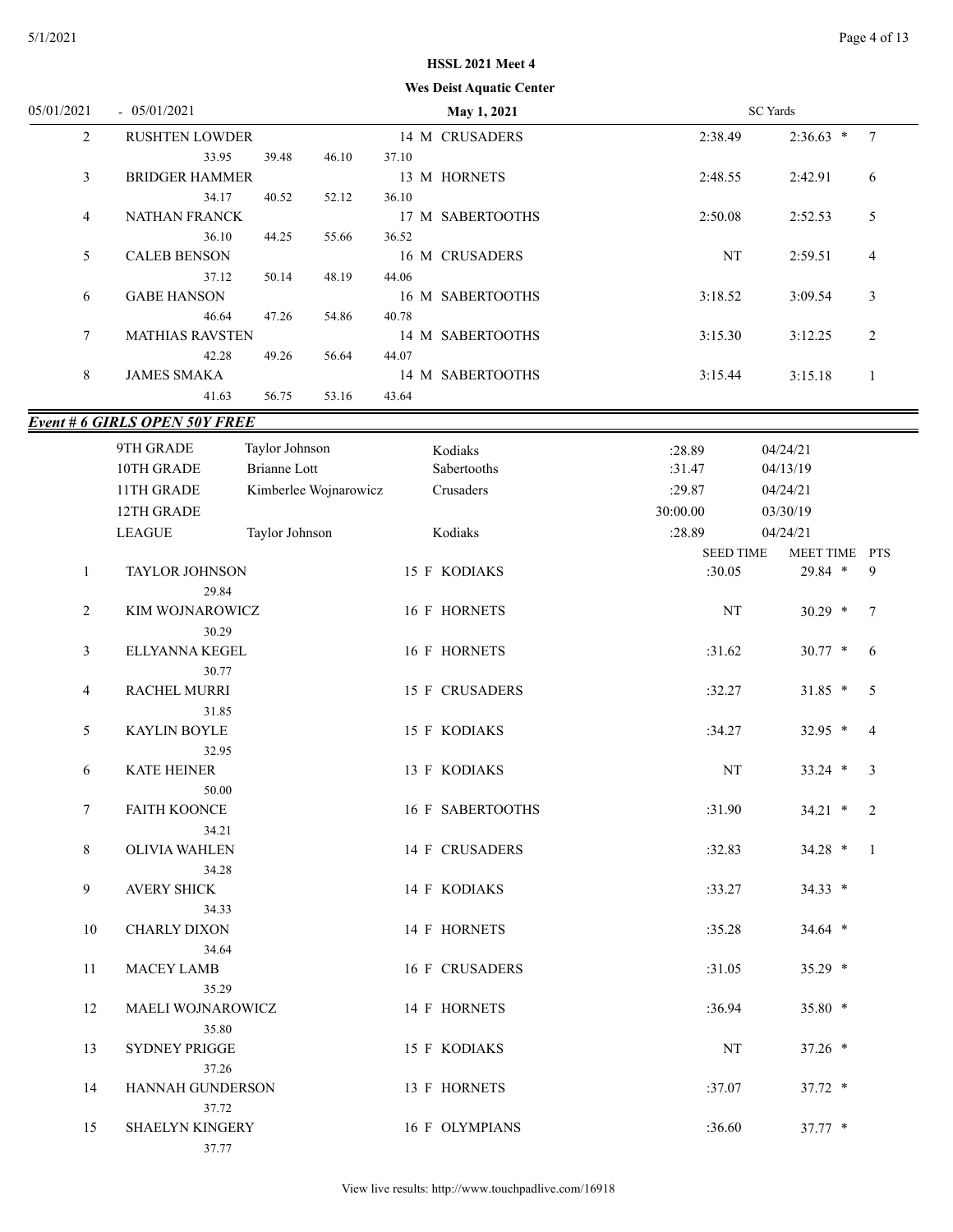|  |  | <b>Wes Deist Aquatic Center</b> |  |
|--|--|---------------------------------|--|
|--|--|---------------------------------|--|

|                |                                       |                                        | Wes Deist Aquatic Center |                            |                                 |
|----------------|---------------------------------------|----------------------------------------|--------------------------|----------------------------|---------------------------------|
| 05/01/2021     | $-05/01/2021$                         |                                        | May 1, 2021              |                            | <b>SC</b> Yards                 |
| 16             | <b>CLARA HOADLEY</b><br>37.95         |                                        | 15 F HORNETS             | :36.81                     | 37.95 *                         |
| 17             | <b>AURIE OYEN</b>                     |                                        | 14 F KODIAKS             | <b>NT</b>                  | 38.32 *                         |
| 18             | 38.32<br><b>KATIE REED</b>            |                                        | 14 F HORNETS             | :40.61                     | 38.86 *                         |
| 19             | 39.47<br><b>ADDI GRANAT</b>           |                                        | 14 F SABERTOOTHS         | :37.85                     | 39.57 *                         |
| 20             | 39.57<br><b>HANNA KAY</b>             |                                        | 16 F SABERTOOTHS         | :39.17                     | $41.33$ *                       |
| 21             | 41.33<br><b>MIA SHUMWAY</b>           |                                        | 13 F SABERTOOTHS         | :42.28                     | 42.55 *                         |
| 22             | 42.55<br><b>MAGGIE MOFFAT</b>         |                                        | 13 F HORNETS             | :42.74                     | 44.36 *                         |
| 23             | 44.36<br><b>ARLIE ROUNDY</b>          |                                        | 14 F CRUSADERS           | :43.80                     | $45.16$ *                       |
| 24             | 45.16<br>TIRRELL TIRRELL              |                                        | 14 F SABERTOOTHS         | :41.89                     | 48.21 *                         |
|                | 48.85                                 |                                        |                          |                            |                                 |
|                | <b>Event # 7 BOYS OPEN 50Y FREE</b>   |                                        |                          |                            |                                 |
|                | 9TH GRADE<br>10TH GRADE               | William Winterbottom<br>Samuel Hendrix | Sabertooths<br>Hornets   | :26.37<br>:27.46           | 04/20/19<br>04/24/21            |
|                | 11TH GRADE                            | Steve Drysdale                         | Sabertooths              | :24.50                     | 04/10/21                        |
|                | 12TH GRADE                            | Nick Brown                             | Crusaders                | :24.75                     | 04/06/19                        |
|                | <b>LEAGUE</b>                         | Steve Drysdale                         | Sabertooths              | :24.50                     | 04/10/21                        |
| $\mathbf{1}$   | <b>STEVE DRYSDALE</b><br>24.77        |                                        | 16 M SABERTOOTHS         | <b>SEED TIME</b><br>:24.50 | MEET TIME PTS<br>$24.77$ *<br>9 |
| $\overline{2}$ | <b>BLUE BURNS</b>                     |                                        | 13 M KODIAKS             | :26.22                     | $25.82$ *<br>$\tau$             |
| $\mathfrak{Z}$ | 25.82<br><b>SAM HENDRIX</b>           |                                        | 16 M HORNETS             | :27.46                     | 27.38 *<br>6                    |
| 4              | 27.38<br>WILLIAM WINTERBOTTOM         |                                        | 17 M SABERTOOTHS         | :26.84                     | 5<br>27.51                      |
| 5              | 27.51<br><b>ELI THOMPSON</b><br>28.27 |                                        | 15 M SABERTOOTHS         | :28.01                     | 28.27<br>$\overline{4}$         |

6 KADEN OAKES 16 M SABERTOOTHS :32.78 30.60 3

7 KENT BELNAP 14 M OLYMPIANS :29.61 30.94 2

8 GABE HANSON 16 M SABERTOOTHS NT 31.32 1

9 BOBBY KOONCE 14 M SABERTOOTHS :34.36 34.10

10 TYLER MURRI 13 M CRUSADERS :35.73 34.44

11 JOSH BRIGGS 13 M HORNETS :33.23 34.99

12 ISAAC DALLIMORE 14 M CRUSADERS :33.32 36.04

13 CAMEREN EVANS 15 M SABERTOOTHS :37.50 36.81

30.60

30.94

31.32

34.10

34.44

34.99

36.04

36.81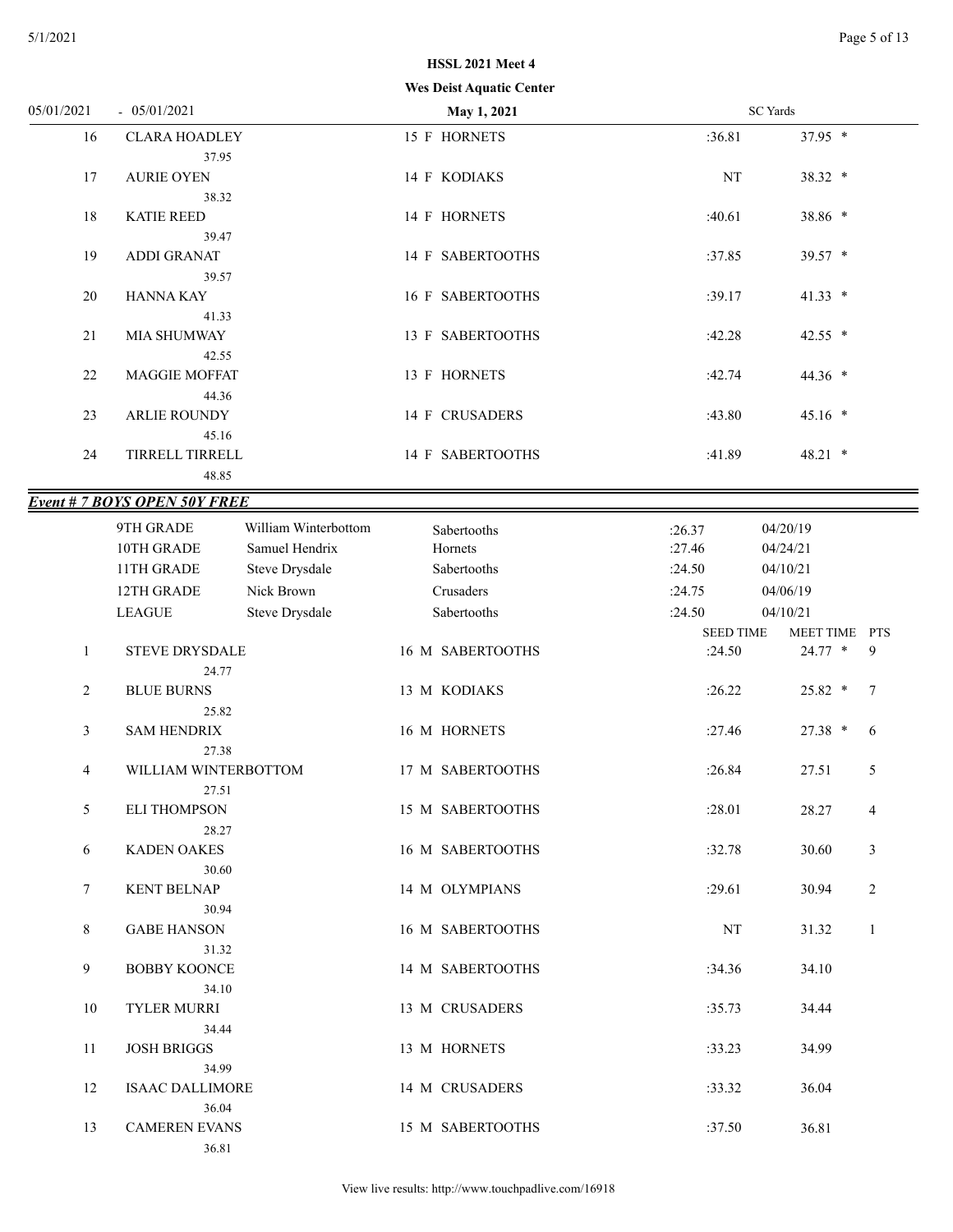#### **Wes Deist Aquatic C HSSL 2021 Meet 4**

|              |                                      | Wes Deist Aquatic Center |                  |                 |                |
|--------------|--------------------------------------|--------------------------|------------------|-----------------|----------------|
| 05/01/2021   | $-05/01/2021$                        | May 1, 2021              |                  | <b>SC</b> Yards |                |
| 14           | <b>JAXSON BATES</b>                  | 14 M KODIAKS             | :44.89           | 37.24           |                |
| 15           | 37.24<br>WILLIAM PETERSON            | 14 M CRUSADERS           | :37.59           | 38.00           |                |
| 16           | 38.00<br><b>JAKE BRIGGS</b>          | 15 M HORNETS             | :36.55           | 38.34           |                |
| 17           | 38.34<br><b>ISAAC HUSKINSON</b>      | 14 M SABERTOOTHS         | :36.40           | 38.75           |                |
| 18           | 38.75<br><b>ALEC BROWER</b>          | 14 M OLYMPIANS           | :36.63           | 39.24           |                |
| 19           | 39.24<br><b>ISAAC COULSEY</b>        | 14 M OLYMPIANS           | :44.17           | 44.75           |                |
|              | 44.75                                |                          |                  |                 |                |
|              | <b>Event # 8 GIRLS OPEN 100Y FLY</b> |                          |                  |                 |                |
|              | 9TH GRADE<br>Taylor Johnson          | Kodiaks                  | 1:22.21          | 04/10/21        |                |
|              | Sarah Roth<br>10TH GRADE             | Hornets                  | 1:29.96          | 04/10/21        |                |
|              | 11TH GRADE<br>Kailey Johnson         | Kodiaks                  | 1:17.89          | 04/17/21        |                |
|              | 12TH GRADE                           |                          | 30:00.00         | 03/30/19        |                |
|              | <b>LEAGUE</b><br>Kailey Johnson      | Kodiaks                  | 1:17.89          | 04/17/21        |                |
|              |                                      |                          |                  |                 |                |
|              |                                      |                          | <b>SEED TIME</b> | MEET TIME PTS   |                |
| $\mathbf{1}$ | RAMEN NOODLES JOHNSON                | 16 F KODIAKS             | 1:17.89          | $1:17.06$ *     | 9              |
|              | 35.66<br>41.40                       |                          |                  |                 |                |
| 2            | <b>SARAH ROTH</b>                    | 16 F HORNETS             | 1:29.96          | $1:27.19$ *     | 7              |
|              | 39.17<br>48.02                       |                          |                  |                 |                |
| 3            | KAILYN DANIEL                        | 16 F HORNETS             | 1:33.44          | $1:30.05$ *     | 6              |
|              | 41.90<br>48.15                       |                          |                  |                 |                |
| 4            | <b>ABIGAIL STRATTON</b>              | 14 F CRUSADERS           | 1:36.48          | $1:33.51$ *     | 5              |
|              | 41.22<br>52.29                       |                          |                  |                 |                |
| 5            | <b>KATE HEINER</b>                   | 13 F KODIAKS             | NT               | $1:34.67$ *     | $\overline{4}$ |
|              | 50.41<br>44.26                       |                          |                  |                 |                |
| 6            | <b>JAYNIE WRAY</b>                   | 17 F HORNETS             | 1:42.80          | $1:48.10$ *     | 3              |
|              |                                      |                          |                  |                 |                |
|              | 57.80<br>50.30                       |                          |                  |                 |                |
|              | <b>FAITH KOONCE</b>                  | 16 F SABERTOOTHS         | 1:44.45          | <b>NS</b>       |                |
|              | <b>Event #9 BOYS OPEN 100Y FLY</b>   |                          |                  |                 |                |
|              | 9TH GRADE<br>Tyler Green             | Olympians                | 1:08.05          | 04/13/19        |                |
|              | 10TH GRADE<br>Eli Thompson           | Sabertooths              | 1:15.16          | 04/24/21        |                |
|              | <b>Spencer Green</b><br>11TH GRADE   | Olympians                | 1:10.18          | 04/06/19        |                |
|              | Carter Brown                         | Crusaders                | 1:22.87          |                 |                |
|              | 12TH GRADE                           |                          |                  | 04/24/21        |                |
|              | Tyler Green<br><b>LEAGUE</b>         | Olympians                | 1:08.05          | 04/13/19        |                |
|              |                                      |                          | <b>SEED TIME</b> | MEET TIME PTS   |                |
| 1            | <b>STEVE DRYSDALE</b>                | 16 M SABERTOOTHS         | 1:12.95          | $1:07.92$ *     | 9              |
|              | 29.96<br>37.96                       |                          |                  |                 |                |
| 2            | <b>ROMAN RUDY</b>                    | 16 M SABERTOOTHS         | $\rm{NT}$        | $1:13.88$ *     | $\tau$         |
|              | 41.75<br>32.13                       |                          |                  |                 |                |
| 3            | <b>BRIDGER HAMMER</b>                | 13 M HORNETS             | 1:18.15          | $1:15.53$ *     | 6              |
|              | 35.10<br>40.43                       |                          |                  |                 |                |
| 4            | <b>RUSHTEN LOWDER</b>                | 14 M CRUSADERS           | 1:15.94          | $1:16.44$ *     | 5              |
|              | 34.76<br>41.68                       |                          |                  |                 |                |
| 5            | NATHAN FRANCK                        | 17 M SABERTOOTHS         | 1:18.12          | $1:19.87$ *     | 4              |
|              | 46.12<br>33.75                       |                          |                  |                 |                |
| 6            | <b>CALEB BENSON</b>                  | 16 M CRUSADERS           | 1:37.80          | 1:33.81         | 3              |
|              |                                      |                          |                  |                 |                |
|              | 53.20<br>41.40                       |                          |                  |                 |                |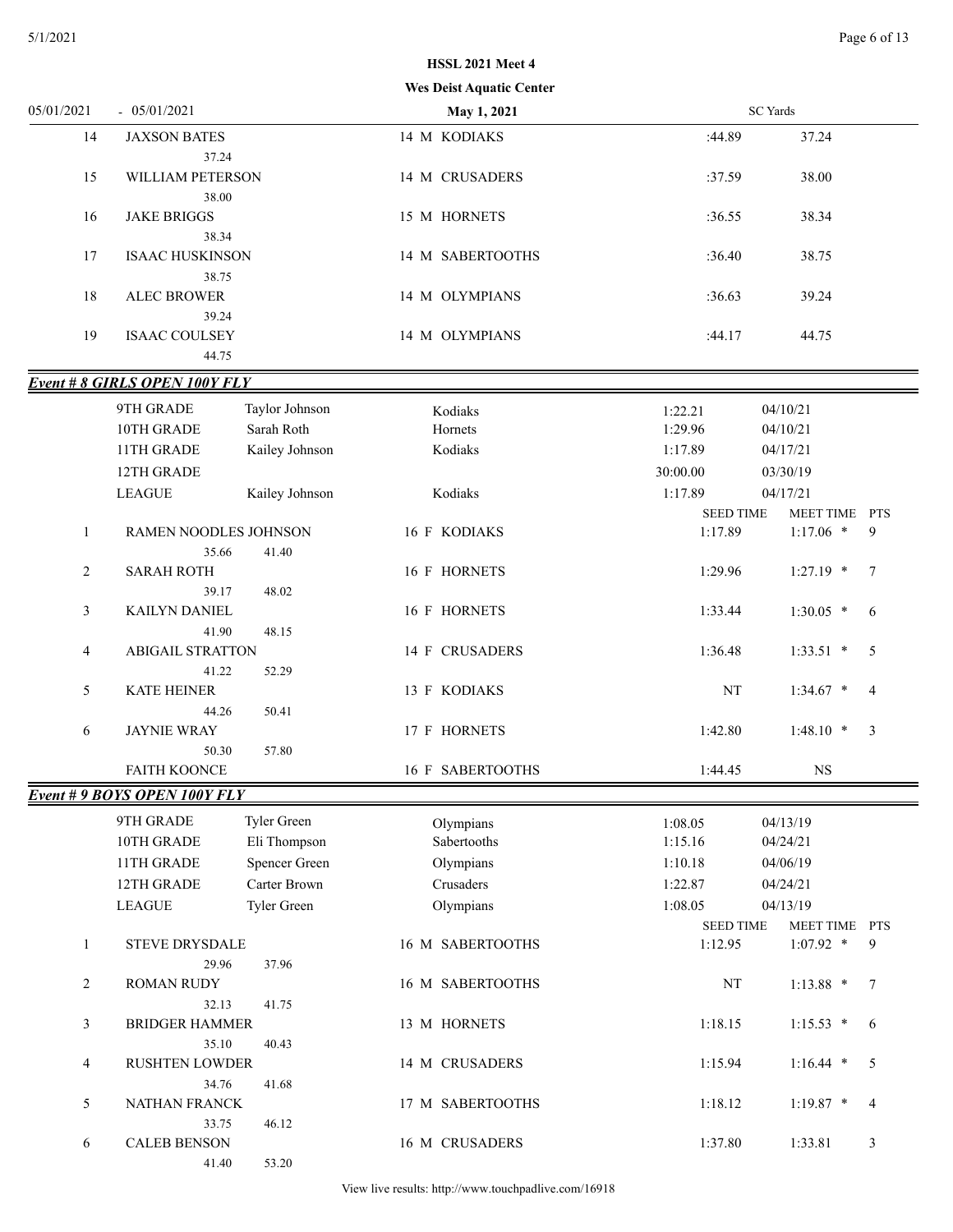|              |                                        |                       | <b>Wes Deist Aquatic Center</b> |                  |                 |                |
|--------------|----------------------------------------|-----------------------|---------------------------------|------------------|-----------------|----------------|
| 05/01/2021   | $-05/01/2021$                          |                       | May 1, 2021                     |                  | <b>SC</b> Yards |                |
| 7            | <b>JAMES SMAKA</b>                     |                       | 14 M SABERTOOTHS                | 1:32.91          | 1:40.13         | $\sqrt{2}$     |
|              | 44.79                                  | 56.01                 |                                 |                  |                 |                |
| $\,8\,$      | <b>GABE HANSON</b>                     |                       | 16 M SABERTOOTHS                | 1:50.17          | 1:44.71         | $\mathbf{1}$   |
|              | 48.54                                  | 1:01.87               |                                 |                  |                 |                |
|              | <b>Event # 10 GIRLS OPEN 100Y FREE</b> |                       |                                 |                  |                 |                |
|              | 9TH GRADE                              | Taylor Johnson        | Kodiaks                         | 1:03.80          | 04/24/21        |                |
|              | 10TH GRADE                             | Kaylin Boyle          | Kodiaks                         | 1:12.10          | 04/24/21        |                |
|              | 11TH GRADE                             | Kimberlee Wojnarowicz | Hornets                         | 1:08.27          | 04/24/21        |                |
|              | 12TH GRADE                             |                       |                                 | 30:00.00         | 03/30/19        |                |
|              | <b>LEAGUE</b>                          | Taylor Johnson        | Kodiaks                         | 1:03.80          | 04/24/21        |                |
|              |                                        |                       |                                 | <b>SEED TIME</b> | MEET TIME PTS   |                |
| $\mathbf{1}$ | TAYLOR JOHNSON                         |                       | 15 F KODIAKS                    | 1:06.62          | $1:06.88$ *     | 9              |
|              | 31.88                                  | 35.00                 |                                 |                  |                 |                |
| 2            | <b>KAYLIN BOYLE</b>                    |                       | 15 F KODIAKS                    | 1:16.05          | $1:11.83$ *     | 7              |
|              | 35.40                                  | 36.43                 |                                 |                  |                 |                |
| 3            | RACHEL MURRI                           |                       | 15 F CRUSADERS                  | 1:14.85          | $1:12.39$ *     | 6              |
|              | 35.70                                  | 36.69                 |                                 |                  |                 |                |
| 4            | ELLYANNA KEGEL                         |                       | 16 F HORNETS                    | 1:10.93          | $1:12.98$ *     | 5              |
|              | 34.36                                  | 38.62                 |                                 |                  |                 |                |
| 5            | <b>MACEY LAMB</b>                      |                       | 16 F CRUSADERS                  | 1:09.85          | $1:13.55$ *     | $\overline{4}$ |
|              | 34.09                                  | 39.46                 |                                 |                  |                 |                |
| 6            | <b>SARAH ROTH</b>                      |                       | 16 F HORNETS                    | 1:15.14          | $1:17.09$ *     | 3              |
|              | 37.24                                  | 39.85                 |                                 |                  |                 |                |
| 7            | CHARLY DIXON                           |                       | 14 F HORNETS                    | 1:21.25          | $1:18.52$ *     | 2              |
|              | 37.59                                  | 40.93                 |                                 |                  |                 |                |
| 8            | OLIVIA WAHLEN                          |                       | 14 F CRUSADERS                  | 1:17.24          | $1:19.02$ *     | $\overline{1}$ |
|              | 37.80                                  | 41.22                 |                                 |                  |                 |                |
| 9            | <b>AVERY SHICK</b><br>39.56            | 39.59                 | 14 F KODIAKS                    | 1:18.10          | $1:19.15$ *     |                |
| 10           | HANNAH GUNDERSON                       |                       | 13 F HORNETS                    | 1:23.39          | $1:24.31$ *     |                |
|              | 41.19                                  | 43.12                 |                                 |                  |                 |                |
| 11           | MAELI WOJNAROWICZ                      |                       | 14 F HORNETS                    | 1:23.81          | $1:24.36$ *     |                |
|              | 40.03                                  | 44.33                 |                                 |                  |                 |                |
| 12           | SYDNEY PRIGGE                          |                       | 15 F KODIAKS                    | NT               | $1:25.36$ *     |                |
|              | 40.70                                  | 45.30                 |                                 |                  |                 |                |
| 13           | NATALIE WARNER                         |                       | 15 F CRUSADERS                  | 1:26.17          | $1:25.67$ *     |                |
|              | 42.44                                  | 43.23                 |                                 |                  |                 |                |
| 14           | <b>SHAELYN KINGERY</b>                 |                       | 16 F OLYMPIANS                  | 1:25.66          | $1:26.85$ *     |                |
|              | 40.07                                  | 46.78                 |                                 |                  |                 |                |
| 15           | <b>ADDI GRANAT</b>                     |                       | 14 F SABERTOOTHS                | 1:25.65          | $1:27.05$ *     |                |
|              | 43.54                                  | 43.51                 |                                 |                  |                 |                |
| 16           | <b>AURIE OYEN</b>                      |                       | 14 F KODIAKS                    | NT               | $1:29.69$ *     |                |
|              | 42.08                                  | 1:13.01               |                                 |                  |                 |                |
| 17           | <b>HANNA KAY</b>                       |                       | 16 F SABERTOOTHS                | 1:40.06          | $1:32.54$ *     |                |
|              | 45.82                                  | 46.72                 |                                 |                  |                 |                |
| 18           | <b>CHELSEA WILDING</b>                 |                       | 17 F CRUSADERS                  | 1:35.53          | $1:32.75$ *     |                |
|              | 43.76<br><b>KATIE REED</b>             | 48.99                 |                                 |                  |                 |                |
| 19           | 44.12                                  |                       | 14 F HORNETS                    | 1:32.34          | $1:33.56$ *     |                |
| 20           | MIA SHUMWAY                            |                       | 13 F SABERTOOTHS                | 1:33.24          | $1:33.98$ *     |                |
|              | 45.07                                  | 48.91                 |                                 |                  |                 |                |
|              |                                        |                       |                                 |                  |                 |                |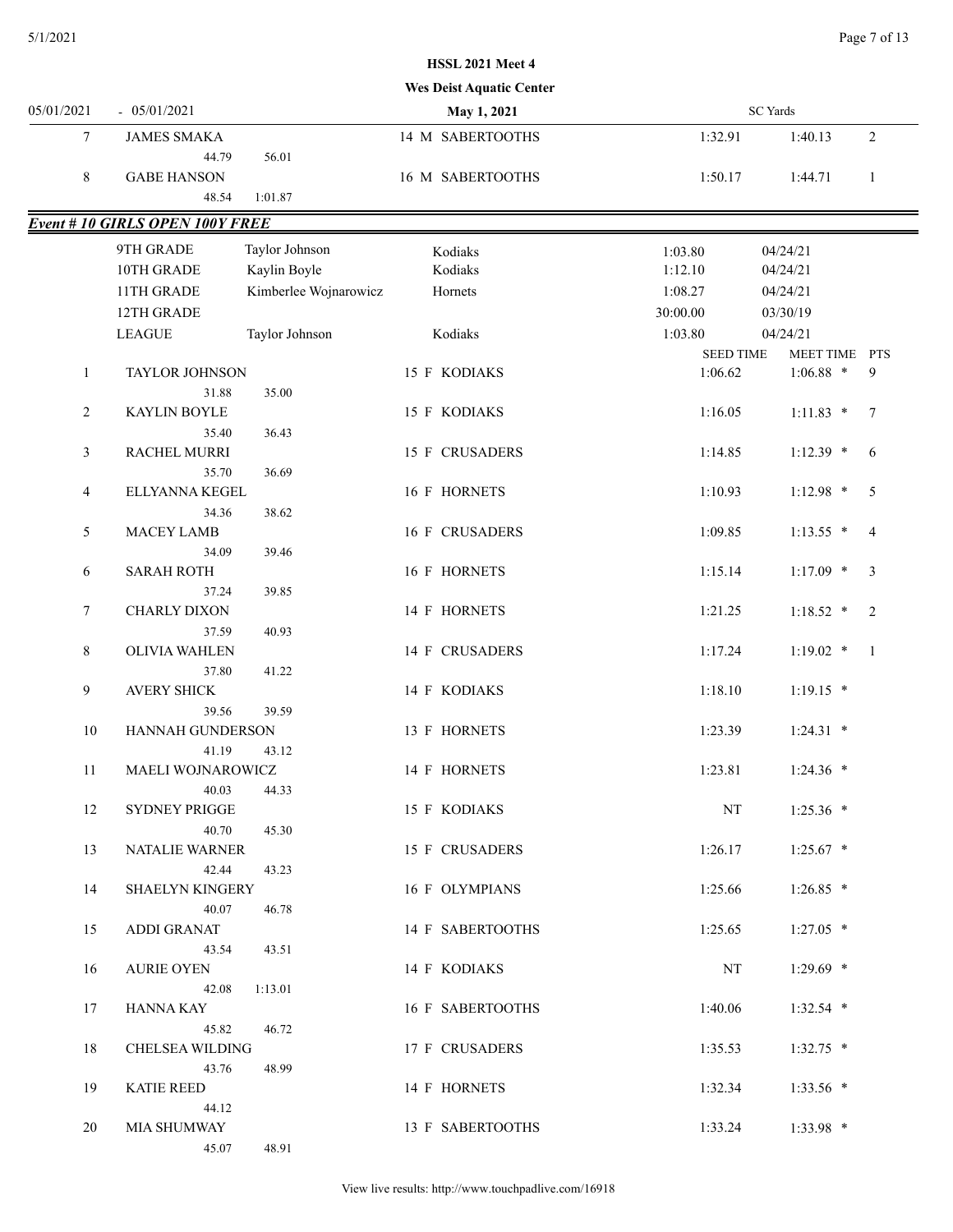|              |                                       |                | <b>Wes Deist Aquatic Center</b> |                  |                           |
|--------------|---------------------------------------|----------------|---------------------------------|------------------|---------------------------|
| 05/01/2021   | $-05/01/2021$                         |                | May 1, 2021                     |                  | <b>SC</b> Yards           |
| 21           | <b>MAGGIE MOFFAT</b>                  |                | 13 F HORNETS                    | 1:47.54          | $1:40.66$ *               |
|              | 49.89                                 | 58.72          |                                 |                  |                           |
| $22\,$       | <b>ARLIE ROUNDY</b>                   |                | 14 F CRUSADERS                  | 1:53.25          | $1:51.73$ *               |
|              | 52.46                                 | 1:00.15        |                                 |                  |                           |
|              | <b>Event # 11 BOYS OPEN 100Y FREE</b> |                |                                 |                  |                           |
|              | 9TH GRADE                             | Jonah Burns    | Kodiaks                         | :58.58           | 04/17/21                  |
|              | 10TH GRADE                            | Eli Thompson   | Sabertooths                     | 1:02.75          | 04/17/21                  |
|              | 11TH GRADE                            | Steve Drysdale | Sabertooths                     | :55.76           | 04/24/21                  |
|              | 12TH GRADE                            | Nick Brown     | Crusaders                       | :56.43           | 04/13/19                  |
|              | <b>LEAGUE</b>                         | Steve Drysdale | Sabertooths                     | :55.76           | 04/24/21                  |
|              |                                       |                |                                 | <b>SEED TIME</b> | MEET TIME PTS             |
| $\mathbf{1}$ | <b>BLUE BURNS</b>                     |                | 13 M KODIAKS                    | 1:01.26          | 59.31 *<br>9              |
|              | 27.93                                 | 31.38          |                                 |                  |                           |
| 2            | WILLIAM WINTERBOTTOM                  |                | 17 M SABERTOOTHS                | 1:01.60          | $1:00.59$ *<br>7          |
|              | 28.69                                 | 31.90          |                                 |                  |                           |
| 3            | <b>ELI THOMPSON</b>                   |                | 15 M SABERTOOTHS                | 1:02.75          | $1:02.38$ *<br>6          |
|              | 29.59                                 | 32.79          |                                 |                  |                           |
| 4            | <b>SAM HENDRIX</b>                    |                | 16 M HORNETS                    | 1:05.29          | 1:05.70<br>5              |
|              | 30.34                                 | 35.36          |                                 |                  |                           |
| 5            | <b>CALEB BENSON</b>                   |                | 16 M CRUSADERS                  | 1:05.80          | 1:08.53<br>$\overline{4}$ |
|              | 31.89                                 | 36.64          |                                 |                  |                           |
| 6            | <b>KENT BELNAP</b>                    |                | 14 M OLYMPIANS                  | 1:08.05          | $\mathfrak{Z}$<br>1:12.00 |
|              | 33.51                                 | 38.49          |                                 |                  |                           |
| 7            | <b>KADEN OAKES</b>                    |                | 16 M SABERTOOTHS                | 1:18.27          | $\overline{2}$<br>1:14.26 |
|              | 34.44                                 | 39.82          |                                 |                  |                           |
| 8            | <b>ROMAN RUDY</b>                     |                | 16 M SABERTOOTHS                | 1:09.34          | $\mathbf{1}$<br>1:14.93   |
|              | 35.33<br><b>BOBBY KOONCE</b>          | 39.60          | 14 M SABERTOOTHS                | 1:22.01          | 1:18.13                   |
| 9            | 36.97                                 | 41.16          |                                 |                  |                           |
| $10\,$       | <b>TYLER MURRI</b>                    |                | 13 M CRUSADERS                  | 1:20.21          | 1:18.57                   |
|              | 38.83                                 | 39.74          |                                 |                  |                           |
| 11           | <b>JOSH BRIGGS</b>                    |                | 13 M HORNETS                    | 1:17.30          | 1:19.14                   |
|              | 36.72                                 | 42.42          |                                 |                  |                           |
| 12           | <b>MATHIAS RAVSTEN</b>                |                | 14 M SABERTOOTHS                | 1:23.02          | 1:19.82                   |
|              | 40.61                                 | 39.21          |                                 |                  |                           |
| 13           | <b>ISAAC DALLIMORE</b>                |                | 14 M CRUSADERS                  | 1:20.74          | 1:20.13                   |
|              | 40.54                                 | 39.59          |                                 |                  |                           |
| 14           | <b>JAXSON BATES</b>                   |                | 14 M KODIAKS                    | 1:39.73          | 1:22.56                   |
|              | 39.11                                 | 43.45          |                                 |                  |                           |
| 15           | <b>JAKE BRIGGS</b>                    |                | 15 M HORNETS                    | 1:24.83          | 1:27.09                   |
|              | 42.49                                 | 44.60          |                                 |                  |                           |
| 16           | <b>ALEC BROWER</b>                    |                | 14 M OLYMPIANS                  | 1:24.68          | 1:27.96                   |
|              | 42.47                                 | 45.49          |                                 |                  |                           |
| 17           | <b>ISAAC HUSKINSON</b>                |                | 14 M SABERTOOTHS                | 1:26.54          | 1:33.23                   |
|              | 1:33.23                               |                |                                 |                  |                           |
| 18           | <b>ISAAC COULSEY</b>                  |                | 14 M OLYMPIANS                  | 1:51.42          | 1:52.22                   |
|              | 49.36                                 | 1:02.86        |                                 |                  |                           |
|              | <b>Event #12 GIRLS OPEN 500Y FREE</b> |                |                                 |                  |                           |
|              | 9TH GRADE                             | Taylor Johnson | Kodiaks                         | 6:54.61          | 04/10/21                  |
|              | 10TH GRADE                            | Kailyn Daniel  | Hornets                         | 7:29.65          | 04/24/21                  |

View live results: http://www.touchpadlive.com/16918

11TH GRADE Kailey Johnson Kodiaks 6:33.96 04/17/21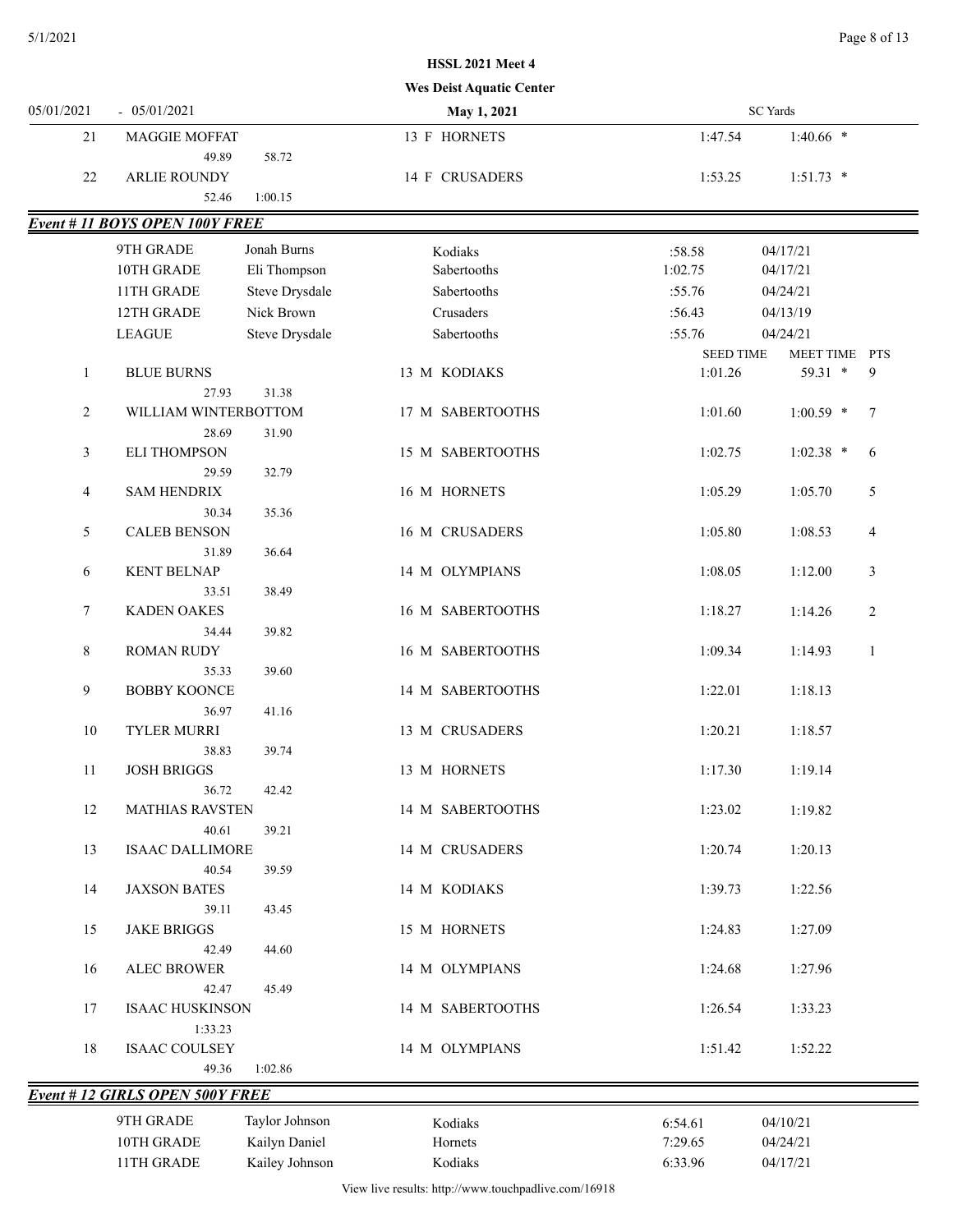#### **Wes Deist Aquatic Center**

| 05/01/2021     | $-05/01/2021$                         |                       |         | May 1, 2021 |                |                  |         | <b>SC</b> Yards |                  |                  |                |
|----------------|---------------------------------------|-----------------------|---------|-------------|----------------|------------------|---------|-----------------|------------------|------------------|----------------|
|                | 12TH GRADE                            |                       |         |             |                |                  |         | 30:00.00        | 03/30/19         |                  |                |
|                | <b>LEAGUE</b>                         | Kailey Johnson        |         |             | Kodiaks        |                  |         |                 | 6:33.96          | 04/17/21         |                |
|                |                                       |                       |         |             |                |                  |         |                 | <b>SEED TIME</b> | MEET TIME PTS    |                |
| 1              | RAMEN NOODLES JOHNSON                 |                       |         |             | 16 F KODIAKS   |                  |         |                 | NT               | $6:32.63$ *      | 9              |
|                | 34.28                                 | 38.26                 | 39.58   | 39.85       | 40.36          | 39.44            | 39.66   | 40.77           |                  |                  |                |
|                | 41.10                                 | 39.33                 |         |             |                |                  |         |                 |                  |                  |                |
| 2              | TILLY BACKSTROM                       |                       |         |             | 17 F KODIAKS   |                  |         |                 | 9:00.17          | $7:26.09$ *      | $\tau$         |
|                | 38.65                                 | 43.16                 | 45.22   | 45.56       | 45.78          | 46.61            | 47.01   | 45.57           |                  |                  |                |
|                | 46.35                                 | 42.18                 |         |             |                |                  |         |                 |                  |                  |                |
| 3              | <b>KAILYN DANIEL</b>                  |                       |         |             | 16 F HORNETS   |                  |         |                 | NT               | $7:28.26$ *      | 6              |
| $\overline{4}$ | <b>ABIGAIL STRATTON</b>               |                       |         |             | 14 F CRUSADERS |                  |         |                 | 7:27.46          | $7:42.02$ *      | 5              |
|                | 39.92                                 | 46.10                 | 48.59   | 48.38       | 49.66          | 49.18            | 47.95   | 48.13           |                  |                  |                |
|                | 48.36                                 | 35.75                 |         |             |                |                  |         |                 |                  |                  |                |
| 5              | <b>KAYLEN TURLEY</b>                  |                       |         |             | 13 F CRUSADERS |                  |         |                 | 7:45.96          | 7:47.93 *        | $\overline{4}$ |
|                | 40.04                                 | 47.27                 | 48.79   | 48.94       | 49.27          | 48.51            | 49.71   | 48.23           |                  |                  |                |
|                | 46.16                                 | 1:08.01               |         |             |                |                  |         |                 |                  |                  |                |
| 6              | <b>AVERY SHICK</b>                    |                       |         |             | 14 F KODIAKS   |                  |         |                 | $\rm{NT}$        | $8:29.30$ *      | 3              |
|                | 43.97                                 | 52.17                 | 53.14   | 51.30       | 52.88          | 53.91            | 56.65   | 53.55           |                  |                  |                |
|                | 48.94                                 | 43.31                 |         |             |                |                  |         |                 |                  |                  |                |
| 7              | TIRRELL TIRRELL                       |                       |         |             |                | 14 F SABERTOOTHS |         | $\rm{NT}$       |                  | $10:13.10$ *     | 2              |
|                | 48.40                                 | 1:00.03               | 1:02.63 | 1:01.73     | 1:03.59        | 1:01.75          | 1:03.12 | 1:06.13         |                  |                  |                |
|                | 1:05.65                               | 1:00.07               |         |             |                |                  |         |                 |                  |                  |                |
|                | <b>Event #13 BOYS OPEN 500Y FREE</b>  |                       |         |             |                |                  |         |                 |                  |                  |                |
|                | 9TH GRADE                             | Tyler Green           |         |             | Olympians      |                  |         |                 | 6:26.47          | 03/30/19         |                |
|                | 10TH GRADE                            | Rushton Lowder        |         |             | Crusaders      |                  |         |                 | 6:46.19          | 04/24/21         |                |
|                | 11TH GRADE                            | <b>Steve Drysdale</b> |         |             | Sabertooths    |                  |         |                 | 6:06.09          | 04/24/21         |                |
|                | 12TH GRADE                            | Carter Brown          |         |             | Olympians      |                  |         |                 | 7:44.73          | 04/17/21         |                |
|                | <b>LEAGUE</b>                         | Steve Drysdale        |         |             | Sabertooths    |                  |         |                 | 6:06.09          | 04/24/21         |                |
|                |                                       |                       |         |             |                |                  |         |                 | <b>SEED TIME</b> | <b>MEET TIME</b> | <b>PTS</b>     |
| 1              | <b>RUSHTEN LOWDER</b>                 |                       |         |             | 14 M CRUSADERS |                  |         |                 | 6:46.19          | $6:18.44$ *      | 9              |
|                | 33.20                                 | 37.57                 | 38.76   | 39.28       | 39.33          | 40.09            | 39.25   | 38.22           |                  |                  |                |
|                | 37.57                                 | 35.17                 |         |             |                |                  |         |                 |                  |                  |                |
| 2              | <b>BRIDGER HAMMER</b>                 |                       |         |             | 13 M HORNETS   |                  |         |                 | 7:03.74          | $6:48.93$ *      | 7              |
|                | 37.46                                 | 41.25                 | 42.46   | 42.04       | 42.79          | 42.64            | 42.36   | 42.96           |                  |                  |                |
|                | 40.14                                 | 34.83                 |         |             |                |                  |         |                 |                  |                  |                |
| 3              | NATHAN FRANCK                         |                       |         |             |                | 17 M SABERTOOTHS |         |                 | 7:05.57          | $6:53.31$ *      | - 6            |
|                | 34.51                                 | 40.89                 | 41.71   | 43.12       | 42.39          | 43.67            | 42.72   | 43.51           |                  |                  |                |
|                | 43.12                                 | 37.67                 |         |             |                |                  |         |                 |                  |                  |                |
| 4              | <b>JAMES SMAKA</b>                    |                       |         |             |                | 14 M SABERTOOTHS |         |                 | 7:37.11          | 7:49.98          | 5              |
|                | 40.57                                 | 44.77                 | 46.65   | 48.18       | 50.44          | 48.71            | 49.80   | 49.59           |                  |                  |                |
|                | 49.87                                 | 41.40                 |         |             |                |                  |         |                 |                  |                  |                |
|                |                                       |                       |         |             |                |                  |         |                 |                  |                  |                |
|                | <b>Event #14 GIRLS OPEN 100Y BACK</b> |                       |         |             |                |                  |         |                 |                  |                  |                |
|                | 9TH GRADE                             | <b>Emily Meyer</b>    |         |             | Kodiaks        |                  |         |                 | 1:16.58          | 04/10/21         |                |
|                | 10THCDADE                             | $V -$                 |         |             | $V = 11.1$     |                  |         |                 | 1.10A7           | 0.4/2.4/21       |                |

| 9TH GRADE           | Emily Meyer        | Kodiaks      | 1:16.58          | 04/10/21                |
|---------------------|--------------------|--------------|------------------|-------------------------|
| 10TH GRADE          | Kaylin Boyle       | Kodiaks      | 1:18.47          | 04/24/21                |
| 11TH GRADE          | Kailey Johnson     | Kodiaks      | 1:18.25          | 04/10/21                |
| 12TH GRADE          |                    |              | 30:00.00         | 03/30/19                |
| <b>LEAGUE</b>       | <b>Emily Meyer</b> | Kodiaks      | 1:16.58          | 04/10/21                |
|                     |                    |              | <b>SEED TIME</b> | MEET TIME<br><b>PTS</b> |
| <b>KAYLIN BOYLE</b> |                    | 15 F KODIAKS | 1:20.58          | $1:16.31$ *<br>-9       |
| 37.89               | 38.42              |              |                  |                         |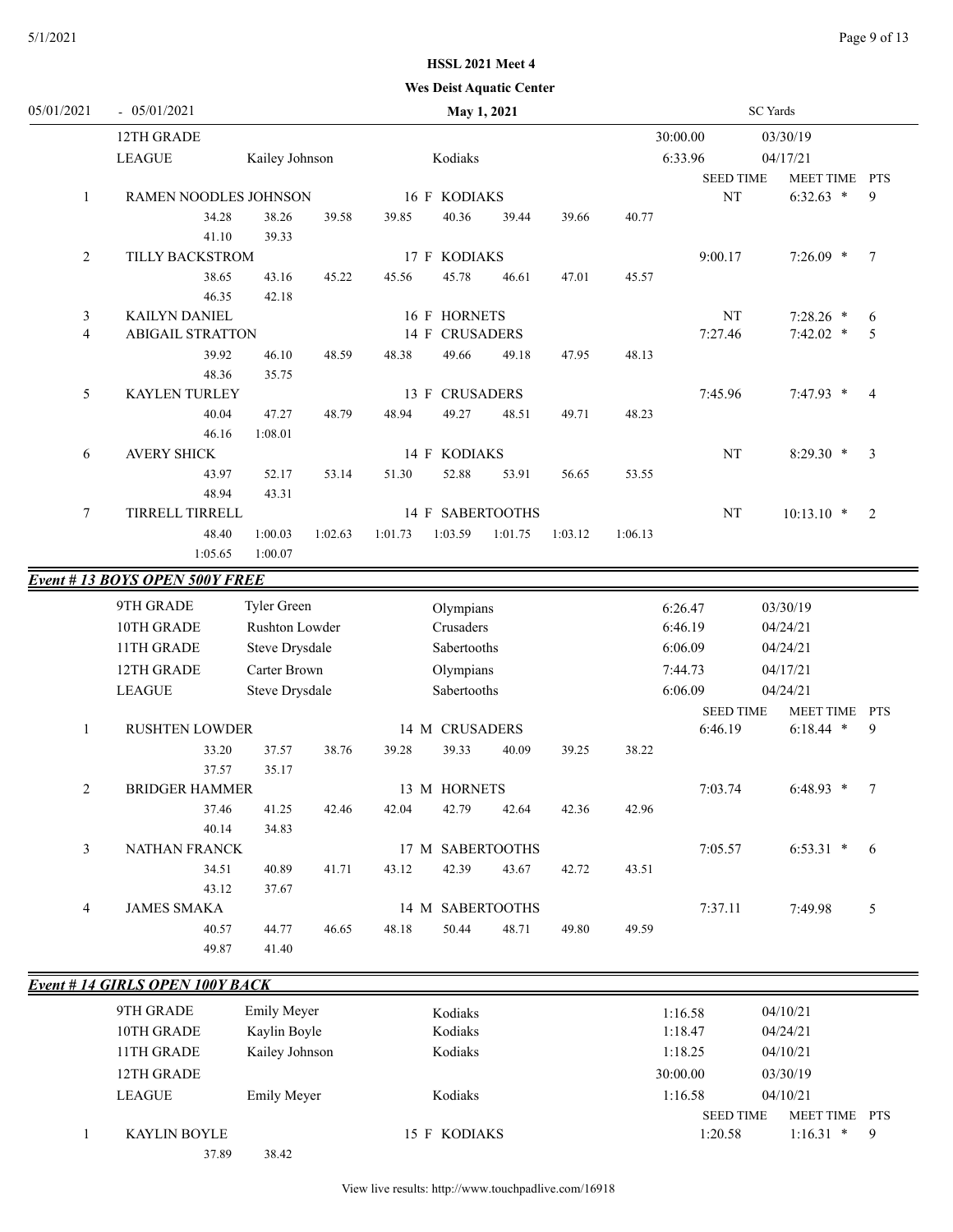#### **Wes Deist Aquatic Center HSSL 2021 Meet 4**

|                |                                      | wes beist Aquatic Center |                        |                                                    |  |
|----------------|--------------------------------------|--------------------------|------------------------|----------------------------------------------------|--|
| 05/01/2021     | $-05/01/2021$                        | <b>May 1, 2021</b>       | <b>SC</b> Yards        |                                                    |  |
| $\overline{2}$ | KIM WOJNAROWICZ                      | 16 F HORNETS             | $\rm{NT}$              | $1:19.13$ * 7                                      |  |
|                | 39.35<br>39.78                       |                          |                        |                                                    |  |
| 3              | ELLYANNA KEGEL                       | 16 F HORNETS             | 1:22.96                | $1:19.99$ * 6                                      |  |
|                | 38.49<br>41.50                       |                          |                        |                                                    |  |
| 4              | <b>ABIGAIL STRATTON</b>              | 14 F CRUSADERS           | 1:18.97                | $1:21.75$ * 5                                      |  |
|                | 39.99                                |                          |                        |                                                    |  |
| 5              | KAYLEN TURLEY                        | 13 F CRUSADERS           | 1:27.04                | $1:25.01$ * 4                                      |  |
|                | 42.75<br>42.26                       |                          |                        |                                                    |  |
| 6              | TILLY BACKSTROM                      | 17 F KODIAKS             | 1:27.40                | $1:26.17$ * 3                                      |  |
|                | 41.69<br>44.48                       |                          |                        |                                                    |  |
| $\tau$         | MAELI WOJNAROWICZ                    | 14 F HORNETS             | 1:27.99                | $1:28.59$ * 2                                      |  |
|                | 1:28.59                              |                          |                        |                                                    |  |
| 8              | <b>RACHEL MURRI</b>                  | 15 F CRUSADERS           | 1:29.92                | $1:31.96$ * 1                                      |  |
|                | 1:31.96                              |                          |                        |                                                    |  |
| 9              | <b>KATE HEINER</b>                   | 13 F KODIAKS             | 1:36.07                | $1:35.15$ *                                        |  |
|                | 48.06<br>47.09                       |                          |                        |                                                    |  |
| 10             | HANNA KAY                            | 16 F SABERTOOTHS         | 1:38.69                | $1:36.55$ *                                        |  |
|                | 1:36.55                              |                          |                        |                                                    |  |
| 11             | NATALIE WARNER                       | 15 F CRUSADERS           | 1:36.23                | $1:36.78$ *                                        |  |
|                | 47.71<br>49.07                       |                          |                        |                                                    |  |
| 12             | <b>JAYNIE WRAY</b>                   | 17 F HORNETS             | 1:46.96                | $1:48.78$ *                                        |  |
|                | 57.05<br>52.24                       |                          |                        |                                                    |  |
| 13             | CHELSEA WILDING                      | 17 F CRUSADERS           | 1:50.68                | $1:49.99$ *                                        |  |
|                | 52.96<br>57.03                       |                          |                        |                                                    |  |
| 14             | <b>KATIE REED</b>                    | 14 F HORNETS             | 1:54.77                | $1:56.42$ *                                        |  |
|                | 59.90<br>58.51                       |                          |                        |                                                    |  |
| 15             | MAGGIE MOFFAT                        | 13 F HORNETS             | 2:17.32                | $2:01.94$ *                                        |  |
|                | 57.22<br>1:04.72                     |                          |                        |                                                    |  |
| 16             | TIRRELL TIRRELL                      | 14 F SABERTOOTHS         | 1:57.97                | $2:02.52$ *                                        |  |
|                | 57.13<br>1:06.43                     |                          |                        |                                                    |  |
| 17             | <b>ARLIE ROUNDY</b>                  | 14 F CRUSADERS           | 2:13.49                | $2:15.72$ *                                        |  |
|                | 1:07.50<br>1:08.22                   |                          |                        |                                                    |  |
|                | <b>CLARA HOADLEY</b>                 | 15 F HORNETS             | $_{\rm NT}$            | DQ                                                 |  |
|                | 53.55<br>55.69                       |                          |                        |                                                    |  |
|                | <b>Event #15 BOYS OPEN 100Y BACK</b> |                          |                        |                                                    |  |
|                | Tyler Green<br>9TH GRADE             | Olympians                | 1:10.82                | 04/13/19                                           |  |
|                | 10TH GRADE<br>Eli Thompson           | Sabertooths              | 1:11.02                | 04/10/21                                           |  |
|                | Steve Drysdale<br>11TH GRADE         | Sabertooths              | 1:02.39                | 04/17/21                                           |  |
|                | 12TH GRADE<br>Nick Brown             | Crusaders                | 1:08.82                | 04/06/19                                           |  |
|                |                                      |                          |                        |                                                    |  |
|                | <b>LEAGUE</b><br>Steve Drysdale      | Sabertooths              | 1:02.39                | 04/17/21                                           |  |
|                |                                      | 15 M SABERTOOTHS         | <b>SEED TIME</b><br>NT | <b>MEET TIME</b><br><b>PTS</b><br>$1:09.18$ *<br>9 |  |
| $\mathbf{1}$   | <b>ELI THOMPSON</b><br>33.58         |                          |                        |                                                    |  |
|                | 35.60<br><b>KENT BELNAP</b>          |                          |                        | 7                                                  |  |
| $\overline{c}$ |                                      | 14 M OLYMPIANS           | 1:19.93                | 1:22.62                                            |  |
|                | 43.26<br>39.36                       | 16 M SABERTOOTHS         | $\rm{NT}$              |                                                    |  |
| 3              | <b>GABE HANSON</b>                   |                          |                        | 1:25.89<br>6                                       |  |
|                | 41.93<br>43.96                       |                          |                        |                                                    |  |
| 4              | <b>MATHIAS RAVSTEN</b>               | 14 M SABERTOOTHS         | 1:33.65                | 1:27.17<br>5                                       |  |
|                | 43.80<br>43.37                       |                          |                        |                                                    |  |
| 5              | <b>SAM HENDRIX</b>                   | 16 M HORNETS             | 1:30.05                | 1:32.73<br>4                                       |  |
|                | 48.86<br>43.87                       |                          |                        |                                                    |  |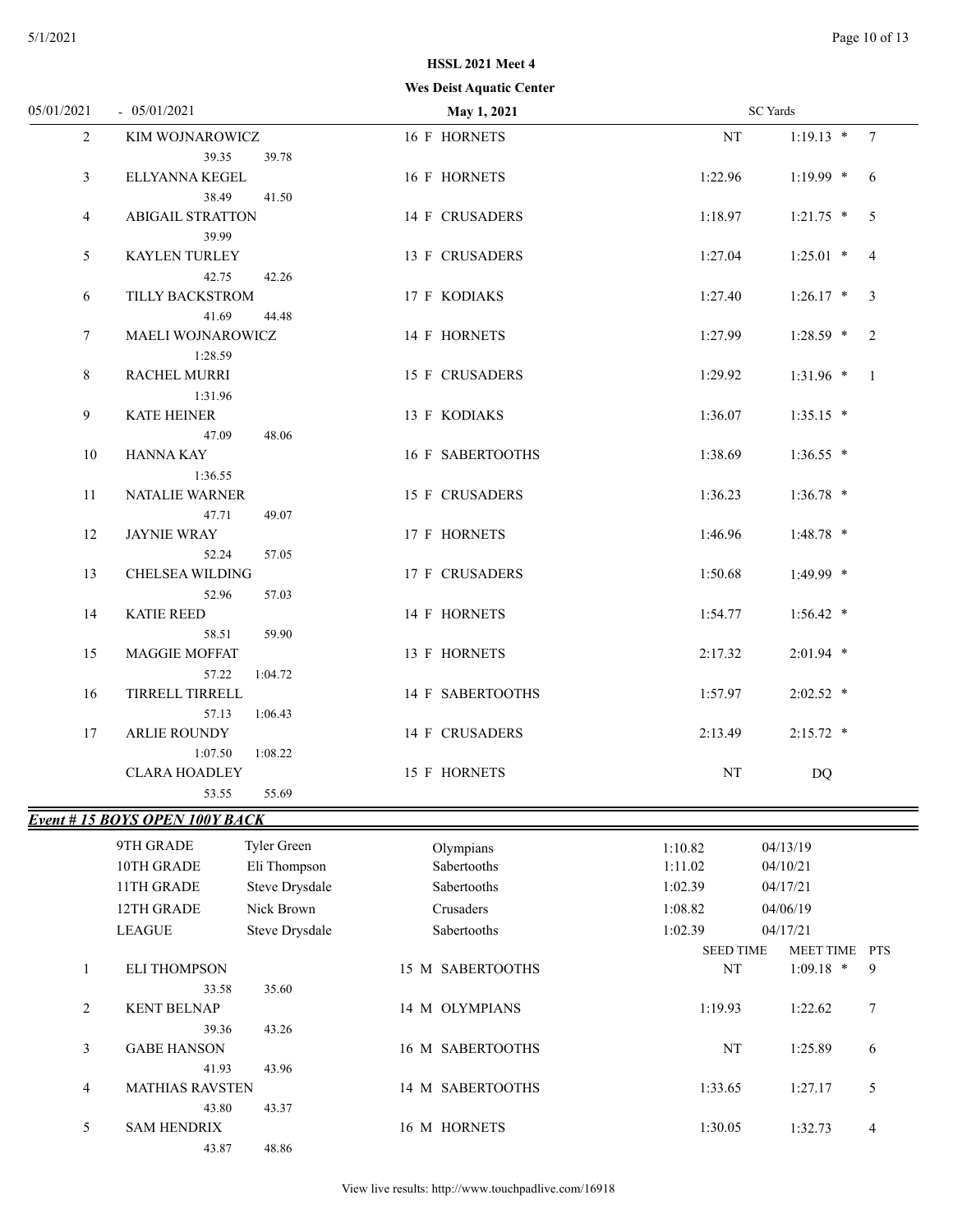|                |                                         | <b>HSSL 2021 Meet 4</b>         |                  |                           |
|----------------|-----------------------------------------|---------------------------------|------------------|---------------------------|
|                |                                         | <b>Wes Deist Aquatic Center</b> |                  |                           |
| 05/01/2021     | $-05/01/2021$                           | May 1, 2021                     |                  | <b>SC</b> Yards           |
| 6              | <b>ISAAC DALLIMORE</b>                  | 14 M CRUSADERS                  | 1:39.28          | 1:36.10<br>3              |
|                | 49.45<br>47.17                          |                                 |                  |                           |
| $\tau$         | <b>TYLER MURRI</b>                      | 13 M CRUSADERS                  | 1:37.80          | $\overline{c}$<br>1:36.65 |
|                | 47.07<br>49.58                          |                                 |                  |                           |
| 8              | <b>JOSH BRIGGS</b>                      | 13 M HORNETS                    | 1:47.55          | $\mathbf{1}$<br>1:45.09   |
|                | 49.31<br>55.78                          |                                 |                  |                           |
| 9              | <b>BOBBY KOONCE</b>                     | 14 M SABERTOOTHS                | 1:45.80          | 1:49.95                   |
|                | 58.82<br>51.13                          |                                 |                  |                           |
| 10             | WILLIAM PETERSON                        | 14 M CRUSADERS                  | 2:32.64          | 1:58.78                   |
|                | 59.99<br>59.19                          |                                 |                  |                           |
| 11             | <b>ISAAC HUSKINSON</b>                  | 14 M SABERTOOTHS                | 1:49.58          | 2:00.08                   |
|                | 56.59<br>1:03.49                        |                                 |                  |                           |
| 12             | <b>ISAAC COULSEY</b>                    | 14 M OLYMPIANS                  | 2:04.29          | 2:17.19                   |
|                | 1:04.64<br>1:13.18                      |                                 |                  |                           |
|                | <b>JAKE BRIGGS</b>                      | 15 M HORNETS                    | 1:42.63          | <b>DQ</b>                 |
|                | 50.01<br>51.77                          |                                 |                  |                           |
|                | <b>Event #16 GIRLS OPEN 100Y BREAST</b> |                                 |                  |                           |
|                | 9TH GRADE                               |                                 |                  |                           |
|                | Livy Bell                               | Olympians                       | 1:28.26          | 04/20/19                  |
|                | 10TH GRADE<br>Kailyn Daniel             | Hornets                         | 1:33.89          | 04/24/21                  |
|                | 11TH GRADE<br>Macey Lamb                | Crusaders                       | 1:16.33          | 04/24/21                  |
|                | 12TH GRADE                              |                                 | 30:00.00         | 03/30/19                  |
|                | <b>LEAGUE</b><br>Macey Lamb             | Crusaders                       | 1:16.33          | 04/24/21                  |
|                |                                         |                                 | <b>SEED TIME</b> | MEET TIME PTS             |
| 1              | <b>MACEY LAMB</b>                       | 16 F CRUSADERS                  | 1:16.33          | $1:16.61$ *<br>9          |
|                | 36.06<br>40.55                          |                                 |                  |                           |
| $\overline{c}$ | KIM WOJNAROWICZ                         | 16 F HORNETS                    | 1:30.07          | $1:25.53$ *<br>7          |
|                | 41.25<br>44.28                          |                                 |                  |                           |
| 3              | ZOE BUG JOHNSON                         | 16 F KODIAKS                    | 1:24.31          | $1:26.21$ *<br>6          |
|                | 44.97<br>41.24                          |                                 |                  |                           |
| 4              | KAILYN DANIEL                           | 16 F HORNETS                    | 1:33.89          | 5<br>$1:34.06$ *          |
|                | 49.55<br>44.51                          |                                 |                  |                           |
| 5              | <b>MAGGIE MOFFAT</b>                    | 13 F HORNETS                    | 1:45.54          | $1:37.66$ * 4             |
|                | 45.80<br>52.46                          |                                 |                  |                           |
| 6              | SHAELYN KINGERY                         | 16 F OLYMPIANS                  | 1:35.97          | $1:37.79$ * 3             |
|                | 45.34<br>52.45                          |                                 |                  |                           |
| $\tau$         | SYDNEY PRIGGE                           | 15 F KODIAKS                    | NT               | $1:38.93$ * 2             |
|                | 46.49<br>52.44                          |                                 |                  |                           |
| 8              | CHARLY DIXON                            | 14 F HORNETS                    | 1:43.75          | $1:40.66$ * 1             |
|                | 47.95<br>52.71                          |                                 |                  |                           |
| 9              | <b>FAITH KOONCE</b>                     | 16 F SABERTOOTHS                | 1:35.65          | $1:41.10$ *               |
|                | 46.75<br>54.35                          |                                 |                  |                           |
| 10             | CHELSEA WILDING                         | 17 F CRUSADERS                  | 1:41.47          | $1:41.40$ *               |
|                | 48.58<br>52.82                          |                                 |                  |                           |
| 11             | KENYA LEZAMA-MARTINEZ                   | 18 F HORNETS                    | NT               | $1:44.08$ *               |
|                | 49.26<br>54.82                          |                                 |                  |                           |
| 11             | <b>AURIE OYEN</b>                       | 14 F KODIAKS                    | NT               | $1:44.08$ *               |
|                | 50.79<br>53.29                          |                                 |                  |                           |

13 JAYNIE WRAY 17 F HORNETS 1:46.20 1:44.65 \*

14 MIA SHUMWAY 13 F SABERTOOTHS 1:49.56 1:44.76 \*

51.79 52.86

49.73 55.03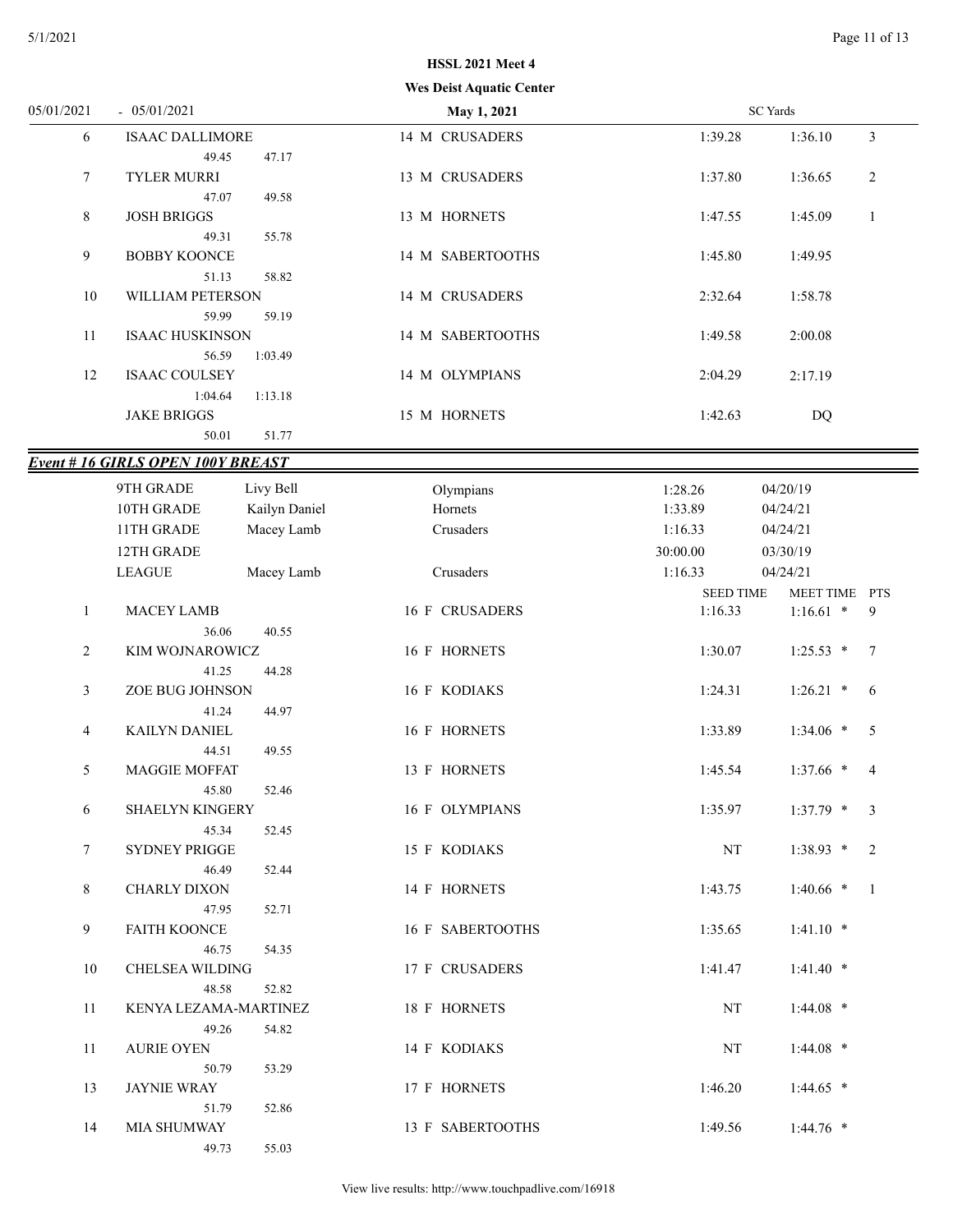# **Wes Deist Aquatic Center HSSL 2021 Meet 4**

| 05/01/2021 | $-05/01/2021$                                 | May 1, 2021      | SC Yards |             |  |
|------------|-----------------------------------------------|------------------|----------|-------------|--|
| 15         | <b>HANNAH GUNDERSON</b>                       | 13 F HORNETS     | 1:48.55  | $1:46.53$ * |  |
|            | 54.13<br>52.40                                |                  |          |             |  |
| 16         | ADDI GRANAT                                   | 14 F SABERTOOTHS | NT       | $1:49.50$ * |  |
|            | 57.78<br>51.72                                |                  |          |             |  |
| 17         | NATALIE WARNER                                | 15 F CRUSADERS   | 1:45.64  | $1:49.70$ * |  |
|            | 56.31<br>53.39                                |                  |          |             |  |
|            | $F_{\text{vent}}$ # 17 ROVS ODEN 100V RDE AST |                  |          |             |  |

#### *Event # 17 BOYS OPEN 100Y BREAST*

|                | <u>veni # 1 / DUTS UFEIN IVVI DREASI</u> |                |                  |                  |                               |
|----------------|------------------------------------------|----------------|------------------|------------------|-------------------------------|
|                | 9TH GRADE                                | Jonah Burns    | Kodiaks          | 1:19.27          | 04/17/21                      |
|                | 10TH GRADE                               | Rushten Lowder | Crusaders        | 1:19.35          | 04/10/21                      |
|                | 11TH GRADE                               | Steve Drysdale | Sabertooths      | 1:06.07          | 04/10/21                      |
|                | 12TH GRADE                               |                |                  | 30:00.00         | 03/30/19                      |
|                | <b>LEAGUE</b>                            | Steve Drysdale | Sabertooths      | 1:06.07          | 04/10/21                      |
|                |                                          |                |                  | <b>SEED TIME</b> | MEET TIME PTS                 |
| $\mathbf{1}$   | <b>STEVE DRYSDALE</b>                    |                | 16 M SABERTOOTHS | 1:06.07          | $1:05.87$ *<br>9              |
|                | 29.73                                    | 36.14          |                  |                  |                               |
| $\overline{2}$ | <b>BLUE BURNS</b>                        |                | 13 M KODIAKS     | 1:10.54          | $\overline{7}$<br>$1:15.32$ * |
|                | 34.86                                    | 40.46          |                  |                  |                               |
| 3              | WILLIAM WINTERBOTTOM                     |                | 17 M SABERTOOTHS | 1:24.59          | $1:25.05$ *<br>6              |
|                | 39.25                                    | 45.80          |                  |                  |                               |
| 4              | <b>ROMAN RUDY</b>                        |                | 16 M SABERTOOTHS | 1:23.94          | 5<br>$1:26.94$ *              |
|                | 42.26                                    | 44.68          |                  |                  |                               |
| 5              | <b>CALEB BENSON</b>                      |                | 16 M CRUSADERS   | 1:26.18          | $1:28.18$ *<br>$\overline{4}$ |
|                | 41.18                                    | 47.00          |                  |                  |                               |
| 6              | <b>KADEN OAKES</b>                       |                | 16 M SABERTOOTHS | $\rm{NT}$        | $\mathfrak{Z}$<br>$1:29.89$ * |
|                | 40.21                                    | 49.68          |                  |                  |                               |
| $\tau$         | <b>CAMEREN EVANS</b>                     |                | 15 M SABERTOOTHS | NT               | $1:34.18$ *<br>2              |
|                | 42.03                                    | 52.15          |                  |                  |                               |
| $\,8\,$        | <b>BRIDGER HAMMER</b>                    |                | 13 M HORNETS     | 1:37.22          | $1:34.99$ *<br>$\overline{1}$ |
|                | 45.26                                    | 49.73          |                  |                  |                               |
| 9              | NATHAN FRANCK                            |                | 17 M SABERTOOTHS | 1:41.85          | $1:35.32$ *                   |
|                | 46.28                                    | 49.04          |                  |                  |                               |
| $10\,$         | <b>TYLER MURRI</b>                       |                | 13 M CRUSADERS   | 1:44.39          | $1:48.81$ *                   |
|                | 53.37                                    | 55.44          |                  |                  |                               |
| 11             | WILLIAM PETERSON                         |                | 14 M CRUSADERS   | 1:56.53          | $1:52.60$ *                   |
|                | 51.65                                    | 1:00.95        |                  |                  |                               |
| 12             | <b>ALEC BROWER</b>                       |                | 14 M OLYMPIANS   | 1:48.71          | $1:52.93$ *                   |
|                | 55.05                                    | 57.88          |                  |                  |                               |
| 13             | <b>JAXSON BATES</b>                      |                | 14 M KODIAKS     | NT               | $2:03.38$ *                   |
|                | 57.84                                    | 1:05.54        |                  |                  |                               |

### *Event # 18 MIXED OPEN 200Y FREE REL*

| 9TH GRADE               | Sabertooths            | 1:50.50          | 04/10/21          |
|-------------------------|------------------------|------------------|-------------------|
| 10TH GRADE              | <b>Sabertooths</b>     | 1:50.50          | 04/10/21          |
| 11TH GRADE              | Sabertooths            | 1:50.50          | 04/10/21          |
| 12TH GRADE              | <b>Sabertooths</b>     | 1:50.50          | 04/10/21          |
| <b>LEAGUE</b>           | <b>Sabertooths</b>     | 1:50.50          | 04/10/21          |
|                         |                        | <b>SEED TIME</b> | MEET TIME PTS     |
| SABERTOOTHS A           | X SABERTOOTHS          | 1:46.84          | 18<br>$1:48.53$ * |
| 1 WINTERBOTTOM, WI 17 M | 2 FRANCK, NATHAN 17 M  |                  |                   |
| 3 THOMPSON, ELI 15 M    | 4 DRYSDALE, STEVE 16 M |                  |                   |
| 27.88<br>27.82<br>27.53 | 25.30                  |                  |                   |